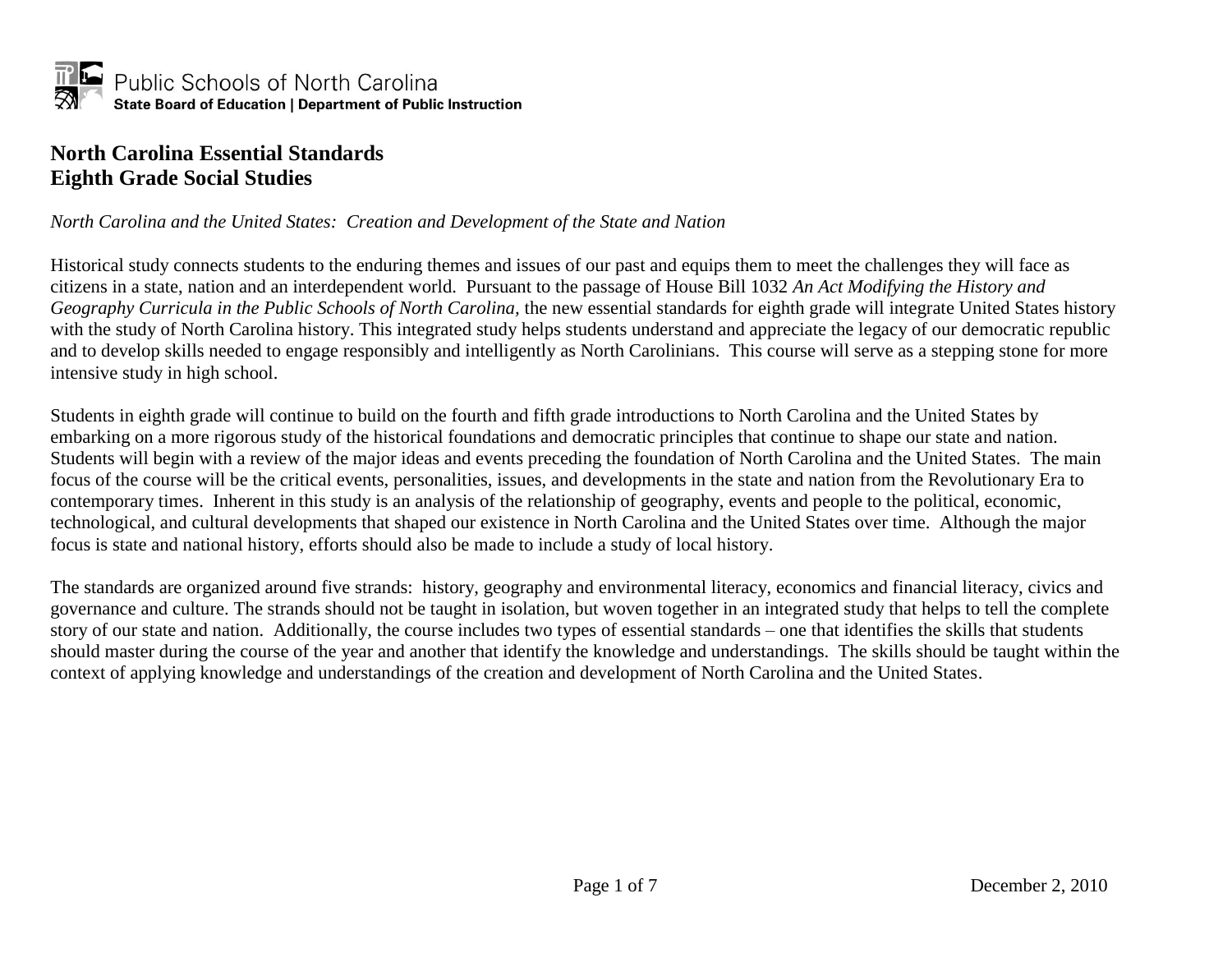| Note on Strands: H-History, G-Geography and Environmental Literacy, E-Economics and Financial Literacy, CG-Civics and Governance and C-Culture |  |  |  |  |
|------------------------------------------------------------------------------------------------------------------------------------------------|--|--|--|--|
|                                                                                                                                                |  |  |  |  |

**History** 

| <u>LIISTUI y</u> |                                                                                                                           |                              |                                                                                                                                                                                                                                                                                |  |  |
|------------------|---------------------------------------------------------------------------------------------------------------------------|------------------------------|--------------------------------------------------------------------------------------------------------------------------------------------------------------------------------------------------------------------------------------------------------------------------------|--|--|
|                  | <b>Essential Standard</b>                                                                                                 | <b>Clarifying Objectives</b> |                                                                                                                                                                                                                                                                                |  |  |
| 8.H.1            | Apply historical thinking to understand the creation and<br>development of North Carolina and the United States.          | 8.H.1.1                      | Construct charts, graphs, and historical narratives<br>to explain particular events or issues.                                                                                                                                                                                 |  |  |
|                  |                                                                                                                           | 8.H.1.2                      | Summarize the literal meaning of historical<br>documents in order to establish context.                                                                                                                                                                                        |  |  |
|                  |                                                                                                                           | 8.H.1.3                      | Use primary and secondary sources to interpret<br>various historical perspectives.                                                                                                                                                                                             |  |  |
|                  |                                                                                                                           | 8.H.1.4                      | Use historical inquiry to evaluate the validity of<br>sources used to construct historical narratives (e.g.<br>formulate historical questions, gather data from a<br>variety of sources, evaluate and interpret data and<br>support interpretations with historical evidence). |  |  |
|                  |                                                                                                                           | 8.H.1.5                      | Analyze the relationship between historical<br>context and decision-making.                                                                                                                                                                                                    |  |  |
| 8.H.2            | Understand the ways in which conflict, compromise and<br>negotiation have shaped North Carolina and the United<br>States. | 8.H.2.1                      | Explain the impact of economic, political, social,<br>and military conflicts (e.g. war, slavery, states'<br>rights and citizenship and immigration policies)<br>on the development of North Carolina and the<br><b>United States.</b>                                          |  |  |
|                  |                                                                                                                           | 8.H.2.2                      | Summarize how leadership and citizen actions<br>(e.g. the founding fathers, the Regulators, the<br>Greensboro Four, and participants of the<br>Wilmington Race Riots, 1898) influenced the<br>outcome of key conflicts in North Carolina and                                   |  |  |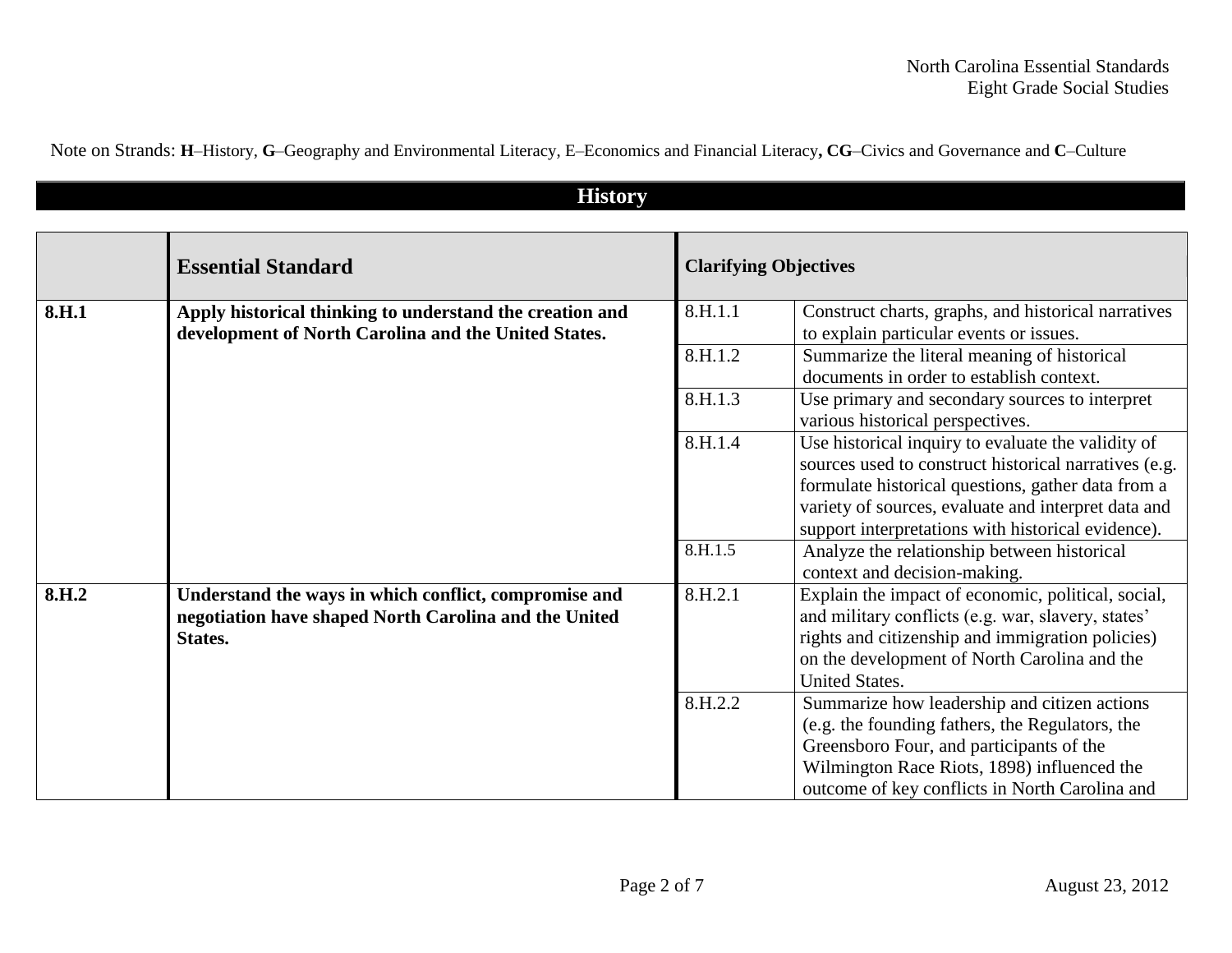|                   | <b>Essential Standard</b>                                                                                   |         | <b>Clarifying Objectives</b>                                                                                                                                                                                                                                                   |  |
|-------------------|-------------------------------------------------------------------------------------------------------------|---------|--------------------------------------------------------------------------------------------------------------------------------------------------------------------------------------------------------------------------------------------------------------------------------|--|
|                   |                                                                                                             |         | the United States.                                                                                                                                                                                                                                                             |  |
|                   |                                                                                                             | 8.H.2.3 | Summarize the role of debate, compromise, and<br>negotiation during significant periods in the<br>history of North Carolina and the United States.                                                                                                                             |  |
| 8.H <sub>.3</sub> | Understand the factors that contribute to change and<br>continuity in North Carolina and the United States. | 8.H.3.1 | Explain how migration and immigration<br>contributed to the development of North Carolina<br>and the United States from colonization to<br>contemporary times (e.g. westward movement,<br>African slavery, Trail of Tears, the Great<br>Migration and Ellis and Angel Island). |  |
|                   |                                                                                                             | 8.H.3.2 | Explain how changes brought about by<br>technology and other innovations affected<br>individuals and groups in North Carolina and the<br>United States (e.g. advancements in<br>transportation, communication networks and<br>business practices).                             |  |
|                   |                                                                                                             | 8.H.3.3 | Explain how individuals and groups have<br>influenced economic, political and social change<br>in North Carolina and the United States.                                                                                                                                        |  |
|                   |                                                                                                             | 8.H.3.4 | Compare historical and contemporary issues to<br>understand continuity and change in the<br>development of North Carolina and the United<br>States.                                                                                                                            |  |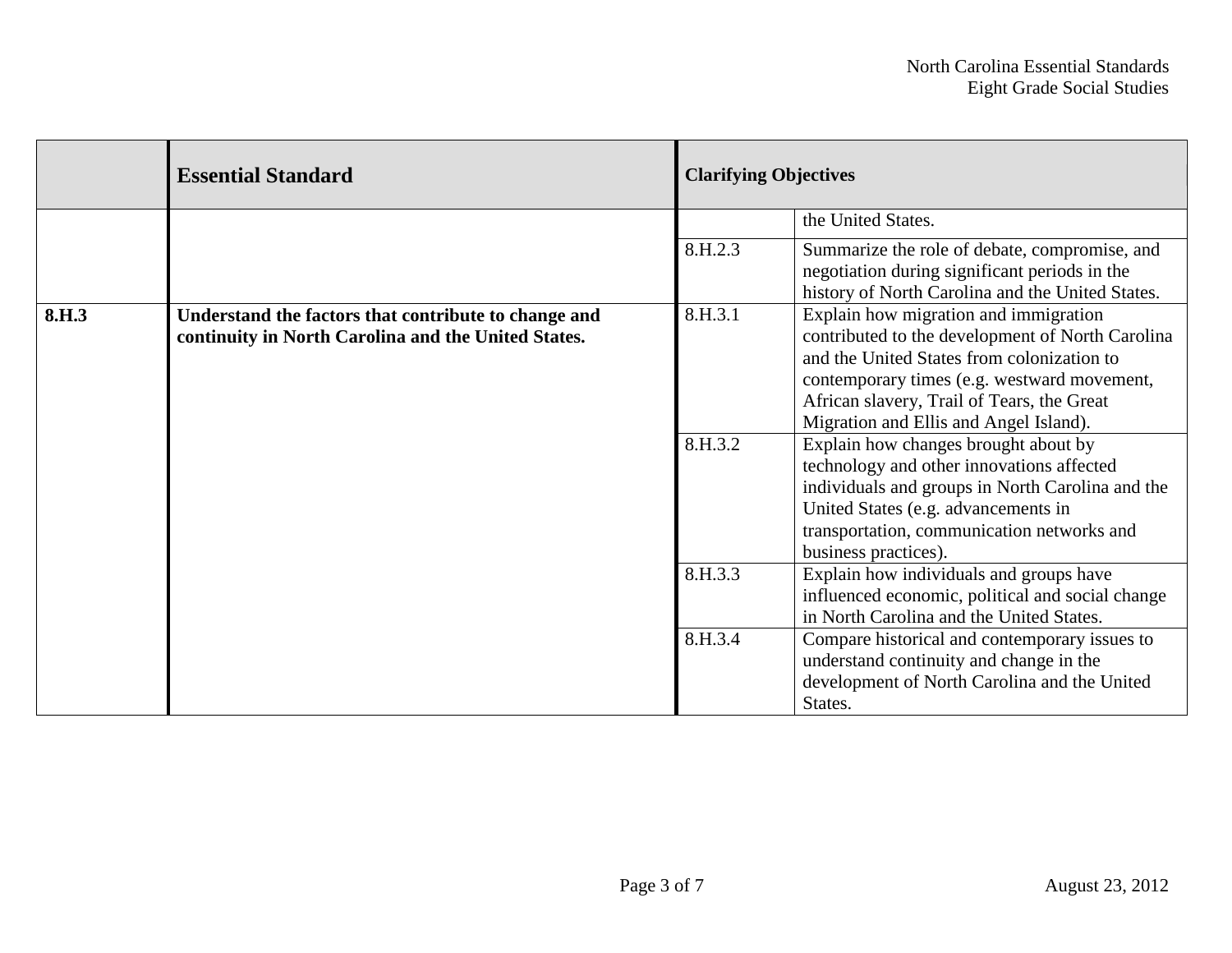|       | <b>Essential Standard</b>                                                                         | <b>Clarifying Objectives</b> |                                                                                                                                                                                                                                                                            |
|-------|---------------------------------------------------------------------------------------------------|------------------------------|----------------------------------------------------------------------------------------------------------------------------------------------------------------------------------------------------------------------------------------------------------------------------|
| 8.G.1 | Understand the geographic factors that influenced North<br><b>Carolina and the United States.</b> | 8.G.1.1                      | Explain how location and place have presented<br>opportunities and challenges for the movement of<br>people, goods, and ideas in North Carolina and the<br><b>United States.</b>                                                                                           |
|       |                                                                                                   | 8.G.1.2                      | Understand the human and physical characteristics<br>of regions in North Carolina and the United States<br>$(c.g. physical features, culture, political)$<br>organization and ethnic make-up).                                                                             |
|       |                                                                                                   | 8.G.1.3                      | Explain how human and environmental interaction<br>affected quality of life and settlement patterns in<br>North Carolina and the United States (e.g.<br>environmental disasters, infrastructure<br>development, coastal restoration and alternative<br>sources of energy). |

### **Geography and Environmental Literacy**

# **Economics and Financial Literacy**

|       | <b>Essential Standard</b>                                    | <b>Clarifying Objectives</b> |                                                |
|-------|--------------------------------------------------------------|------------------------------|------------------------------------------------|
| 8.E.1 | Understand the economic activities of North Carolina and the | $\mathbf{8}.\mathbf{E}.1.1$  | Explain how conflict, cooperation, and         |
|       | <b>United States.</b>                                        |                              | competition influenced periods of economic     |
|       |                                                              |                              | growth and decline (e.g. economic depressions) |
|       |                                                              |                              | and recessions).                               |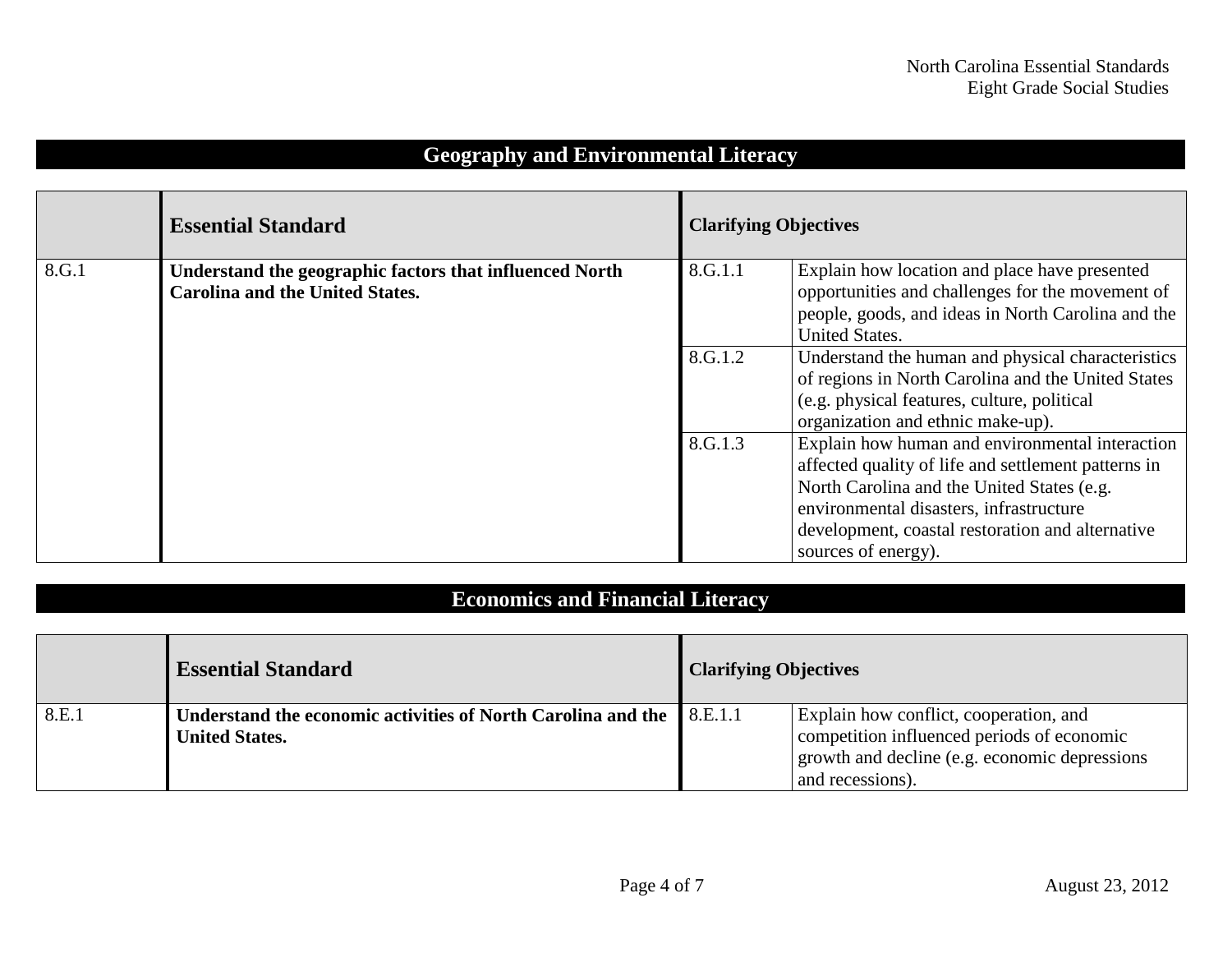| <b>Essential Standard</b> | <b>Clarifying Objectives</b> |                                                                                                                                                                             |
|---------------------------|------------------------------|-----------------------------------------------------------------------------------------------------------------------------------------------------------------------------|
|                           | 8.E.1.2                      | Use economic indicators (e.g. GDP, inflation and<br>unemployment) to evaluate the growth and<br>stability of the economy of North Carolina and the<br><b>United States.</b> |
|                           | 8.E.1.3                      | Explain how quality of life is impacted by<br>personal financial choices (e.g. credit, savings,<br>investing, borrowing and giving).                                        |

## **Civics and Government**

|         | <b>Essential Standard</b>                                                                          | <b>Clarifying Objectives</b> |                                                                                                                                                                                                                                                                                                                                                                                                            |  |
|---------|----------------------------------------------------------------------------------------------------|------------------------------|------------------------------------------------------------------------------------------------------------------------------------------------------------------------------------------------------------------------------------------------------------------------------------------------------------------------------------------------------------------------------------------------------------|--|
| 8.C&G.1 | Analyze how democratic ideals shaped government in North<br><b>Carolina and the United States.</b> | 8.C&G.1.1                    | Summarize democratic ideals expressed in local,<br>state, and national government (e.g. limited<br>government, popular sovereignty, separation of<br>powers, republicanism, federalism and individual<br>rights).                                                                                                                                                                                          |  |
|         |                                                                                                    | 8.C&G.1.2                    | Evaluate the degree to which democratic ideals<br>are evident in historical documents from North<br>Carolina and the United States (e.g. the<br>Mecklenburg Resolves, the Halifax Resolves, the<br>Declaration of Independence, the Articles of<br>Confederation, the Bill of Rights and the<br>principles outlined in the US Constitution and<br>North Carolina Constitutions of 1776, 1868 and<br>1971). |  |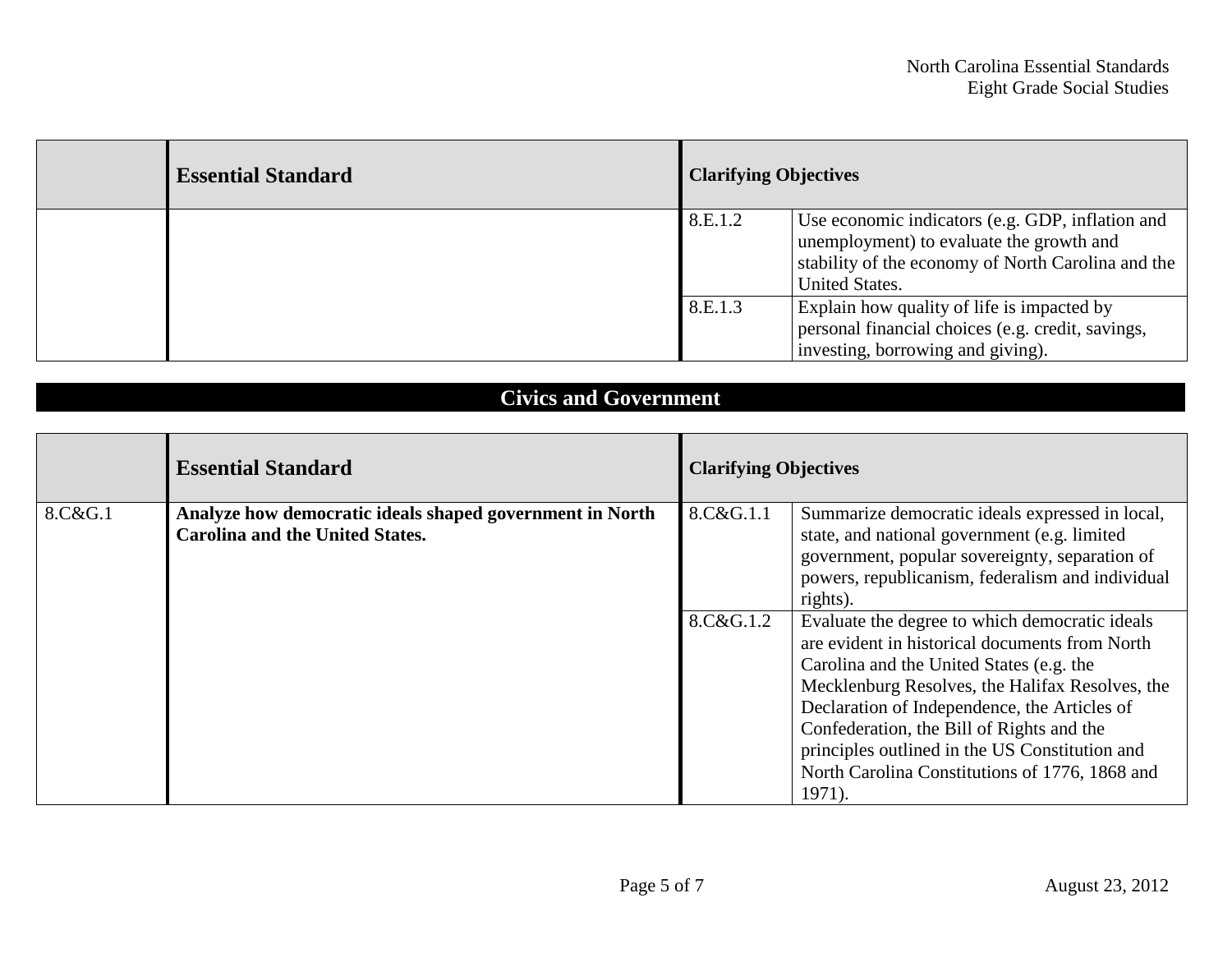|         | <b>Essential Standard</b>                                                   | <b>Clarifying Objectives</b> |                                                                                                                                                                                                                                                       |  |
|---------|-----------------------------------------------------------------------------|------------------------------|-------------------------------------------------------------------------------------------------------------------------------------------------------------------------------------------------------------------------------------------------------|--|
|         |                                                                             | 8.C&G.1.3                    | Analyze differing viewpoints on the scope and<br>power of state and national governments (e.g.<br>Federalists and anti-Federalists, education,<br>immigration and healthcare).                                                                        |  |
|         |                                                                             | 8.C&G.1.4                    | Analyze access to democratic rights and freedoms<br>among various groups in North Carolina and the<br>United States (e.g. enslaved people, women, wage<br>earners, landless farmers, American Indians,<br>African Americans and other ethnic groups). |  |
| 8.C&G.2 | Understand the role that citizen participation plays in societal<br>change. | 8.C&G.2.1                    | Evaluate the effectiveness of various approaches<br>used to effect change in North Carolina and the<br>United States (e.g. picketing, boycotts, sit-ins,<br>voting, marches, holding elected office and<br>lobbying).                                 |  |
|         |                                                                             | 8.C&G.2.2                    | Analyze issues pursued through active citizen<br>campaigns for change (e.g. voting rights and<br>access to education, housing and employment).                                                                                                        |  |
|         |                                                                             | 8.C&G.2.3                    | Explain the impact of human and civil rights<br>issues throughout North Carolina and United<br>States history.                                                                                                                                        |  |